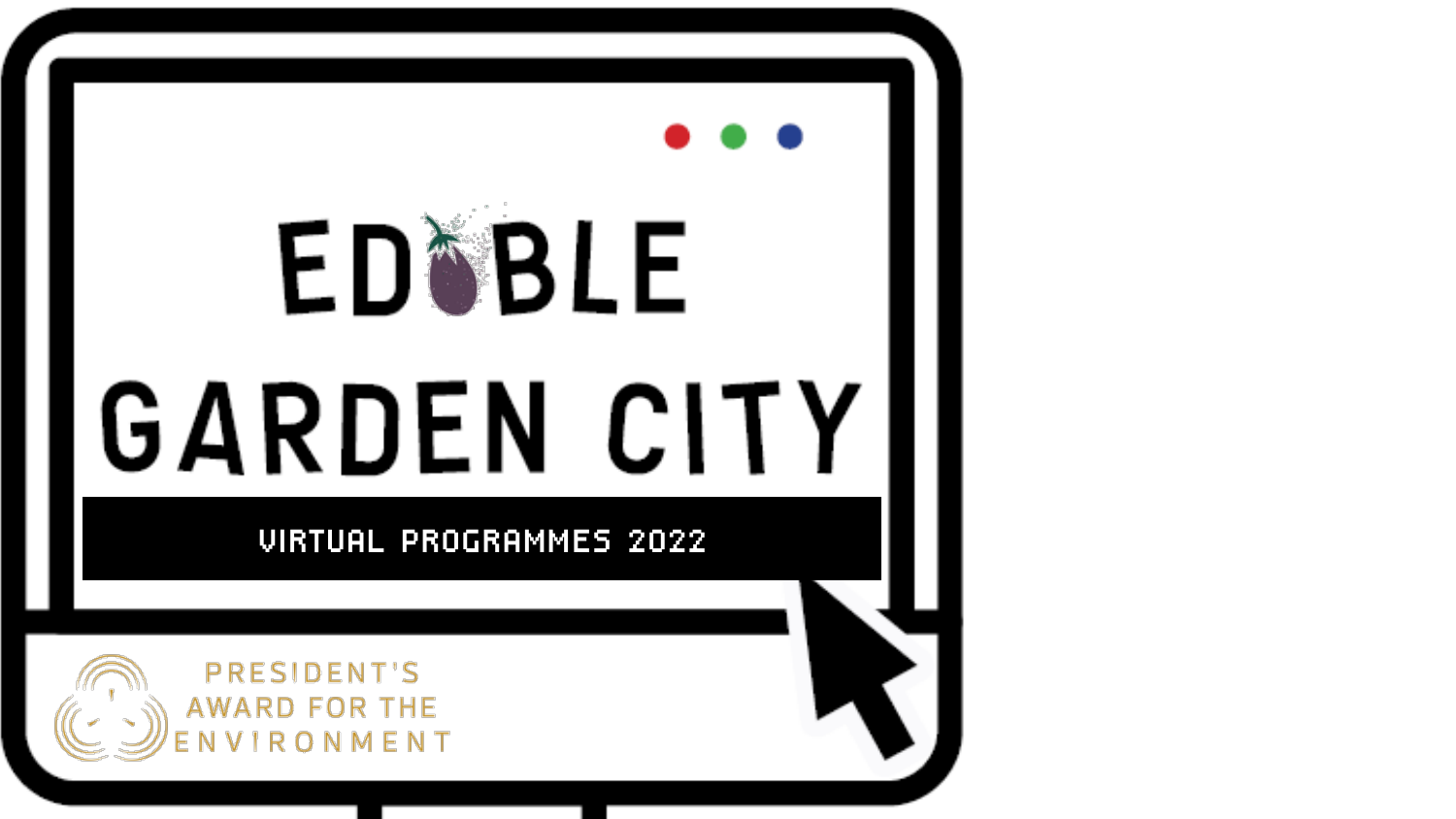## VIRTUAL PROGRAMMES – TABLE OF CONTENTS



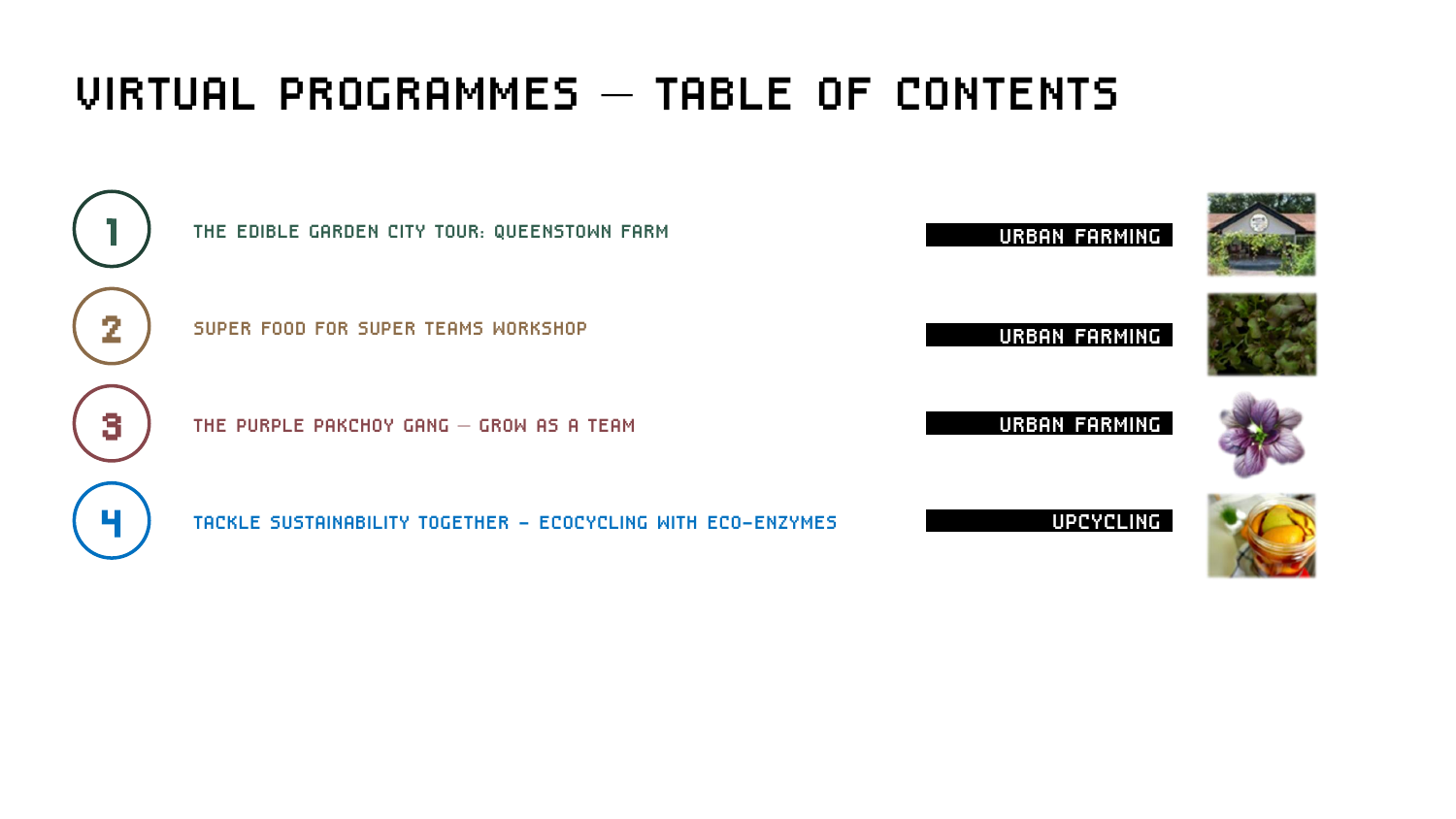

## THE EDIBLE GARDEN CITY TOUR: QUEENSTOWN FARM

### **Summary:**

#### **A sneak peek into Urban Farming and chat with our farmers!**

**Duration:** 45 mins (bundle me with another workshop!) **Maximum Class Size:** 500 logins

Singapore is moving onward towards its goal of growing 30% of our nutritional needs by 2030. Get to know the faces and places driving this movement, and find out how being a land-scarce, hot-and-humid nation like ours could actually work in our favour.

Experience a multi-sensory farm tour as our farmer brings you through our unique urban farming solution, including stops at our indoor microgreens room, outdoor gardens, and container farms. Learn about the closed-loop and minimal-waste model of growing vegetables that we adopt here in our urban farm, and how farming could be used as a platform to create a more inclusive and healthy society.

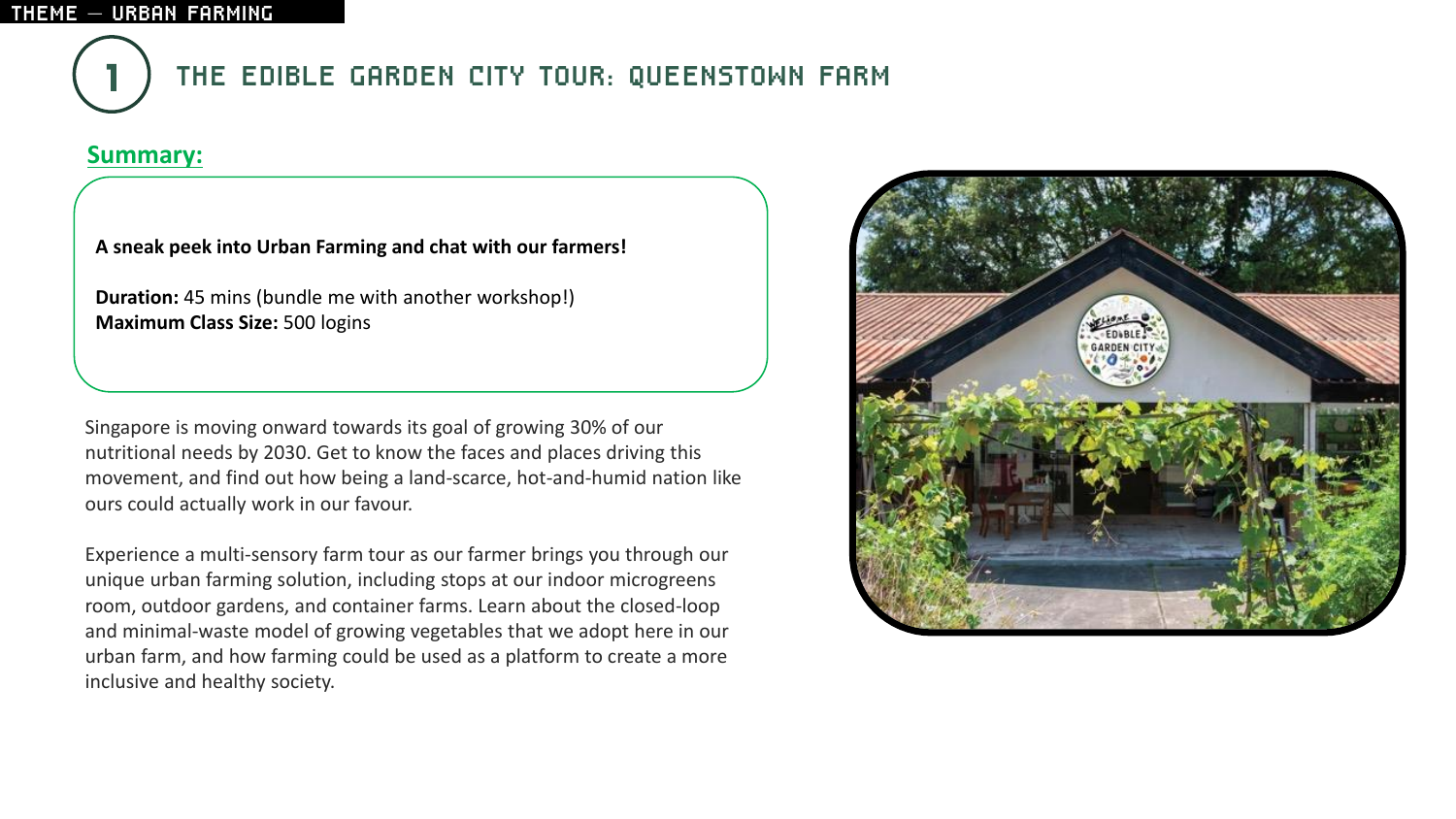## SUPER FOOD FOR SUPER TEAMS WORKSHOP

### **Summary:**

**An opportunity to learn to grow your own superfood– quick and easy!**

**Duration:** 60 mins (farm tour + workshop bundle 90 mins) **Maximum Class Size:** 

- Workshop Ver  $A 100$  pax. Materials shipped to participants prior
- Workshop Ver  $B 100$  pax. Materials list sent to participants prior
- Demonstration  $-500$  pax. No materials sent

Less Hassle, Faster Results! Growing microgreens is really easy, especially for a busy, working individual. Not only do microgreens not require much sunlight and space, you can harvest and consume them in  $2 - 3$  weeks! Get more seeds to grow more microgreens by setting some aside to grow in a pot and have a "never-ending cycle" of microgreens for your salads!

#### **In this programme, we'll cover:**

- What microgreens are and why are they so healthy
- Techniques for growing microgreens at home and how to care for them
- Ways to use microgreens in your meals
- Hands-on time! Prepare your own planting medium and sow seeds

Discover the wonderful world of home gardening and join us in growing your own tasty, easy to grow and nutrient-dense microgreens.



*Microgreens can be up to 40 times more nutritious than their adult counterparts!*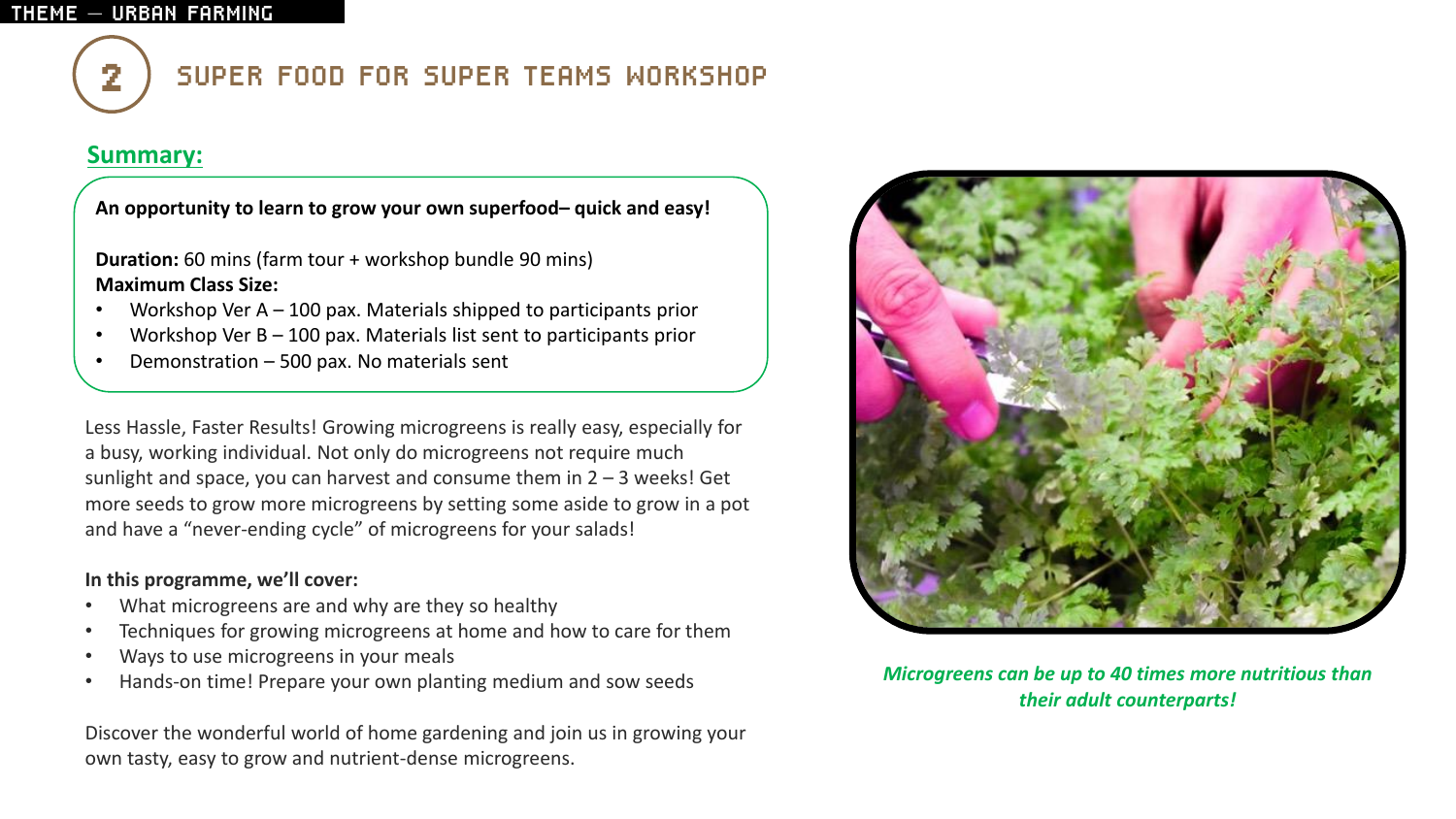

## 3 THE PURPLE PAKCHOY GANG – GROW AS A TEAM

## **Summary:**

**Kickstarting your own edible gardening journey with Pakchoy!**

**Duration:** 60 mins (farm tour + workshop bundle 90 mins) **Maximum Class Size:** 

- Workshop Ver  $A 100$  pax. Materials shipped to participants prior
- Demonstration 500 pax. No materials sent

Want to start growing your own edible plants at home but don't know how? Guided by our trainers, you will be able to nurture a leafy veg that's bursting with nutrients! And kickstart your very own edible gardening journey.

#### **During the workshop, you will learn about:**

- What are the nutritional and health benefits of Purple Pakchoy
- How to grow and care for your plants in terms of their light and soil requirements
- Basic pest management
- Other considerations when gardening at home.
- Ways to use your Purple Pakchoy in meals
- **Hands-on time!** Prepare your own planting medium and sow seeds

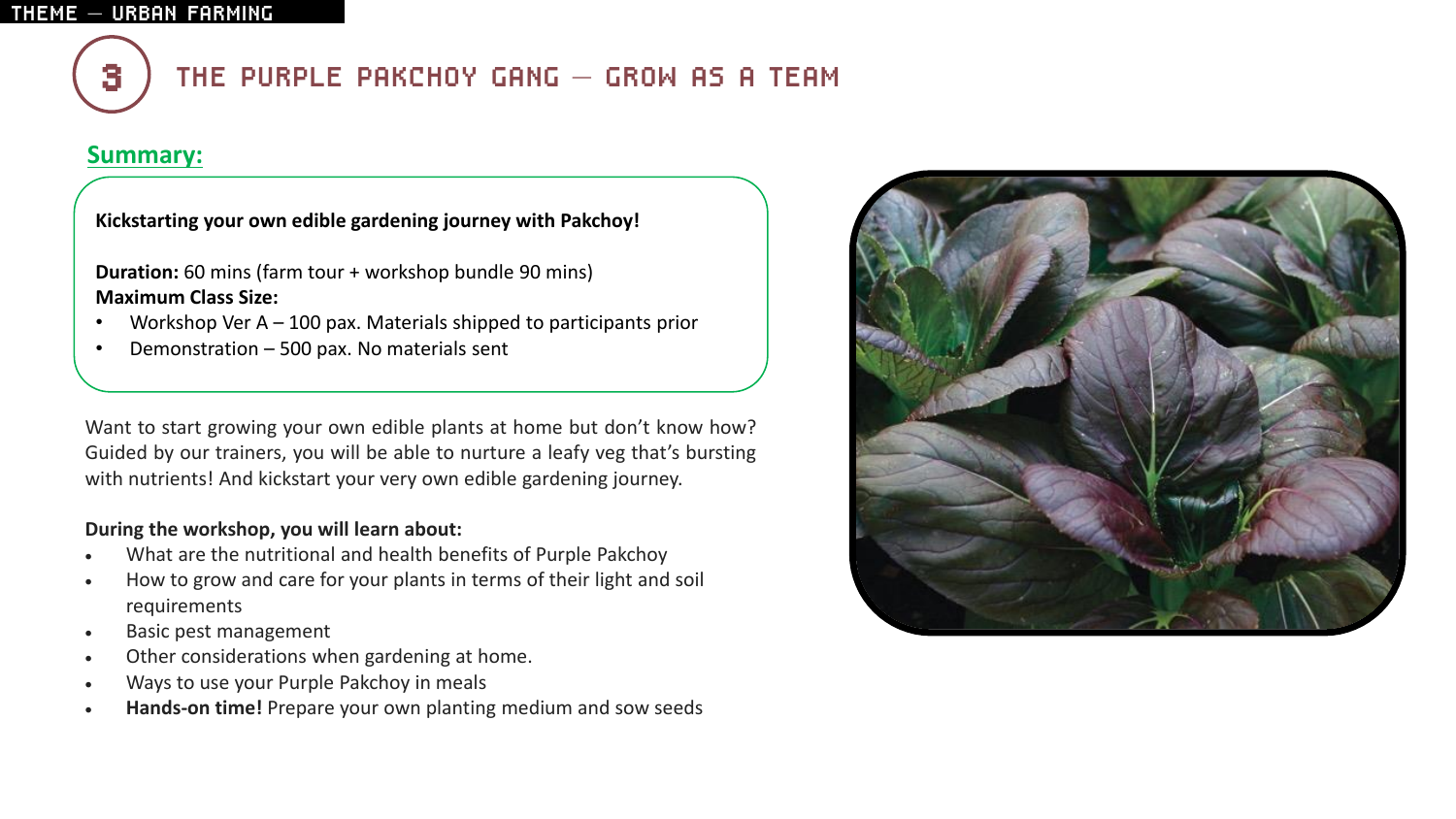

## 4 TACKLE SUSTAINABILITY TOGETHER – ECOCYCLING WITH ECO-ENZYMES

## **Summary:**

**A sustainable way to reuse food scraps to create multi-purpose natural eco-enzymes for cleaning, or as fertiliser**

**Duration:** 60 mins (farm tour + workshop bundle 90 mins) **Maximum Class Size:** 

- Workshop Ver  $B 100$  pax. Materials list sent to participants prior
- Demonstration  $-500$  pax. No materials sent

This virtual session is hands-on, where our trainers will guide you to make your own eco-enzymes, made from fermenting citrus fruit peels (such as orange, lime, lemon, grapefruit) with sugar and water. They are chemicalfree, bio-degradeable and gentle on our hands and the environment, and are commonly used to give our plants a little pick-me-up, and also have uses beyond the garden, e.g. used as cleaning agents or insect repellent!

#### **During the workshop, participants will learn:**

- The process of creating eco-enzyme fertiliser and cleaner from how to mix it to knowing when it is ready.
- The benefits of going eco and creating natural fertilisers and cleaners with food waste.
- Tips and tricks for using eco-enzymes around the house.
- **Hands on time!** Prepare ingredients that can be found in your kitchen and make your own eco-enzymes.



*Participants are required to prepare a used plastic container with a lid (those red-topped CNY cookie jars are perfect!), as well as any citrus peels you might have collected for the online session.*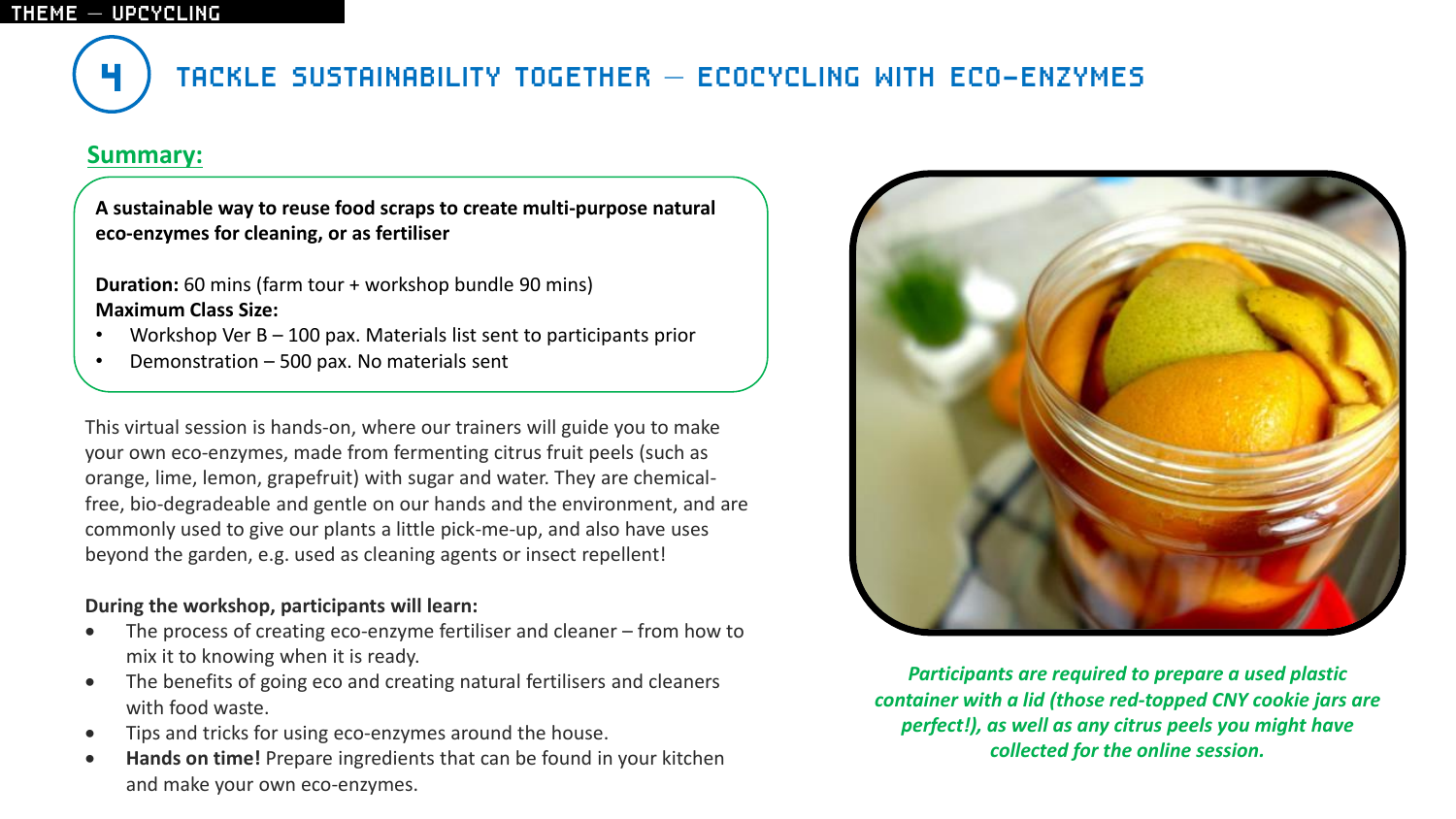# ED®BLE GARDEN CITY

- sales@ediblegardencity.com ≻≼
- EdibleGardenCityProject
- Edible Garden City О

60 jalan penjara, 149375 www.ediblegardencity.com

PRESIDENT'S AWARD FOR THE<br>ENVIRONMENT